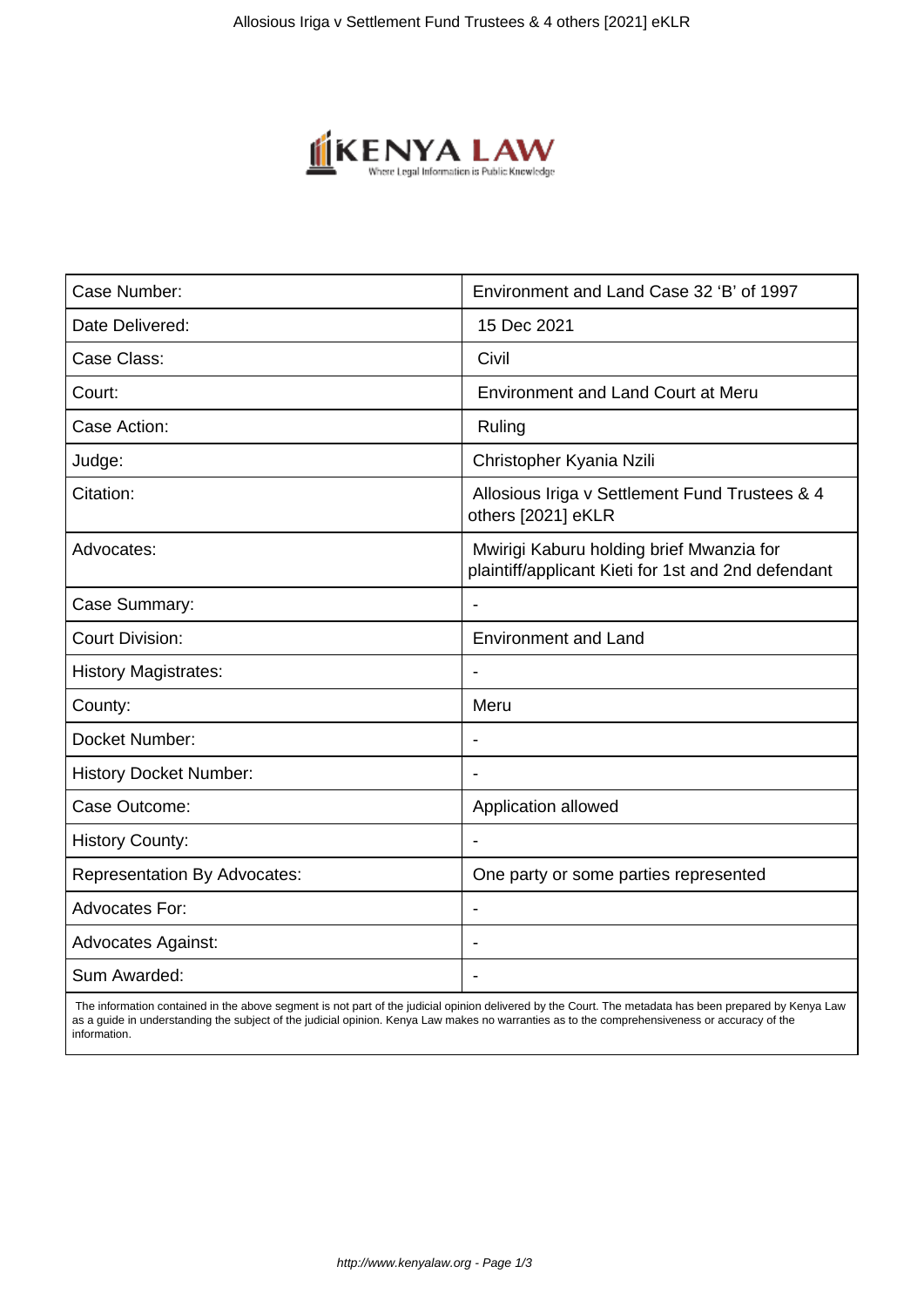## **REPUBLIC OF KENYA**

#### **IN THE ENVIRONMENT AND LAND COURT**

## **AT MERU**

## **ELC CASE NO. 32 'B' OF 1997**

#### **VERSUS**

#### **RULING**

1. By a chamber summons dated 9.4.2021 the plaintiff seeks the court to recall and amend the decree issued on 6.3.2020 to align it with the judgment delivered on 14.6.2018.

2. The application is supported by an affidavit sworn on the even date by the applicant.

3. The grounds upon which the application are made are that the decree omitted part of the reliefs granted regarding Parcel No. 485 and that the 3<sup>rd</sup>, 4<sup>th</sup> and 5<sup>th</sup> respondents failed to prepare and send a draft for the applicant's approval before it was signed by the court . As a result the applicant states he is unable to execute the decree in its present form.

4. With leave of court the applicant filed written submissions dated 24.10.2021. He relies on **Order 21rule 8 (2) & (3)** of **Civil Procedure Rules** and *David Mutemi Ngumi –vs- Kamiii Packers Ltd [2019] eKLR citing Erad Suppliers General Contractors –vs- National Cereals & Produce Board [2012] eKLR Rand ECO Bank Ltd –vs- Elsek & Elsek (K) Ltd & 3 others [2015] eKLR.*

5. There is no dispute that the judgment was read on 14.6.2018. At the main hearing the parties relied on the plaintiff's further amended plaint was filed on 28.4.2015 and the  $3<sup>rd</sup>$ ,  $4<sup>th</sup>$  and  $5<sup>th</sup>$  defendants' defence and counterclaim filed on 27.9.2016 and 15.10.2012 respectively.

6. Looking at the judgment therefore the court allowed prayers a, b, c, d and e of the further amended plaint dated 24.8.2015.

7. Under **Section 99** of the **Civil Procedure Act** the court has powers to amend a decree and correct an apparent error.

8. The applicant states the decree left out a relief which was granted by the court over **Parcel No. 485**. He submits this was occasioned by the failure by the defendants to send a draft decree to him for approval before it was endorsed by the court. The respondents have not opposed the application.